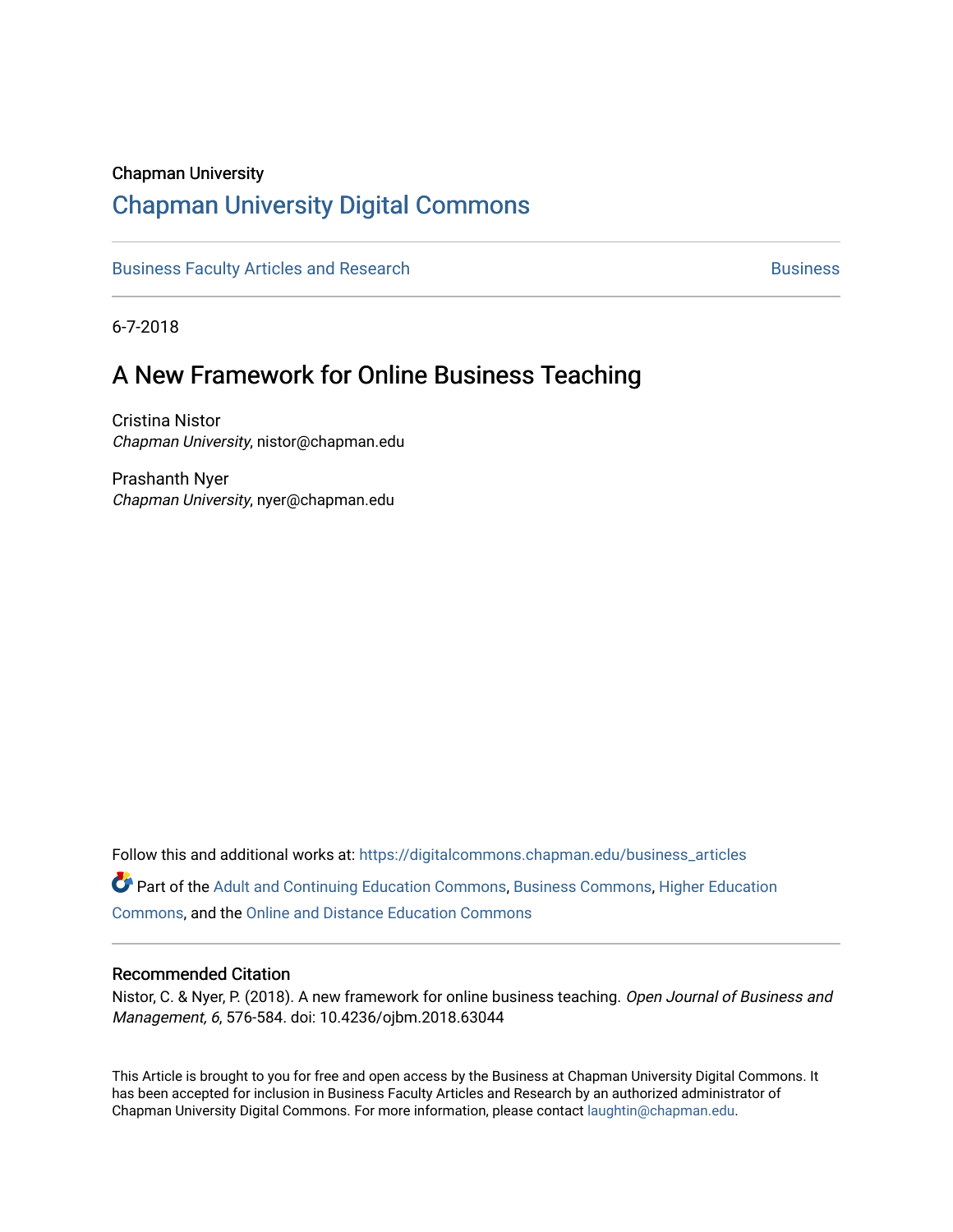# A New Framework for Online Business Teaching

## **Comments**

This article was originally published in Open Journal of Business and Management, volume 6, in 2018. [DOI: 10.4236/ojbm.2018.63044](https://doi.org/10.4236/ojbm.2018.63044) 

## Creative Commons License



This work is licensed under a [Creative Commons Attribution 4.0 License](https://creativecommons.org/licenses/by/4.0/).

## Copyright

The authors and Scientific Research Publishing Inc.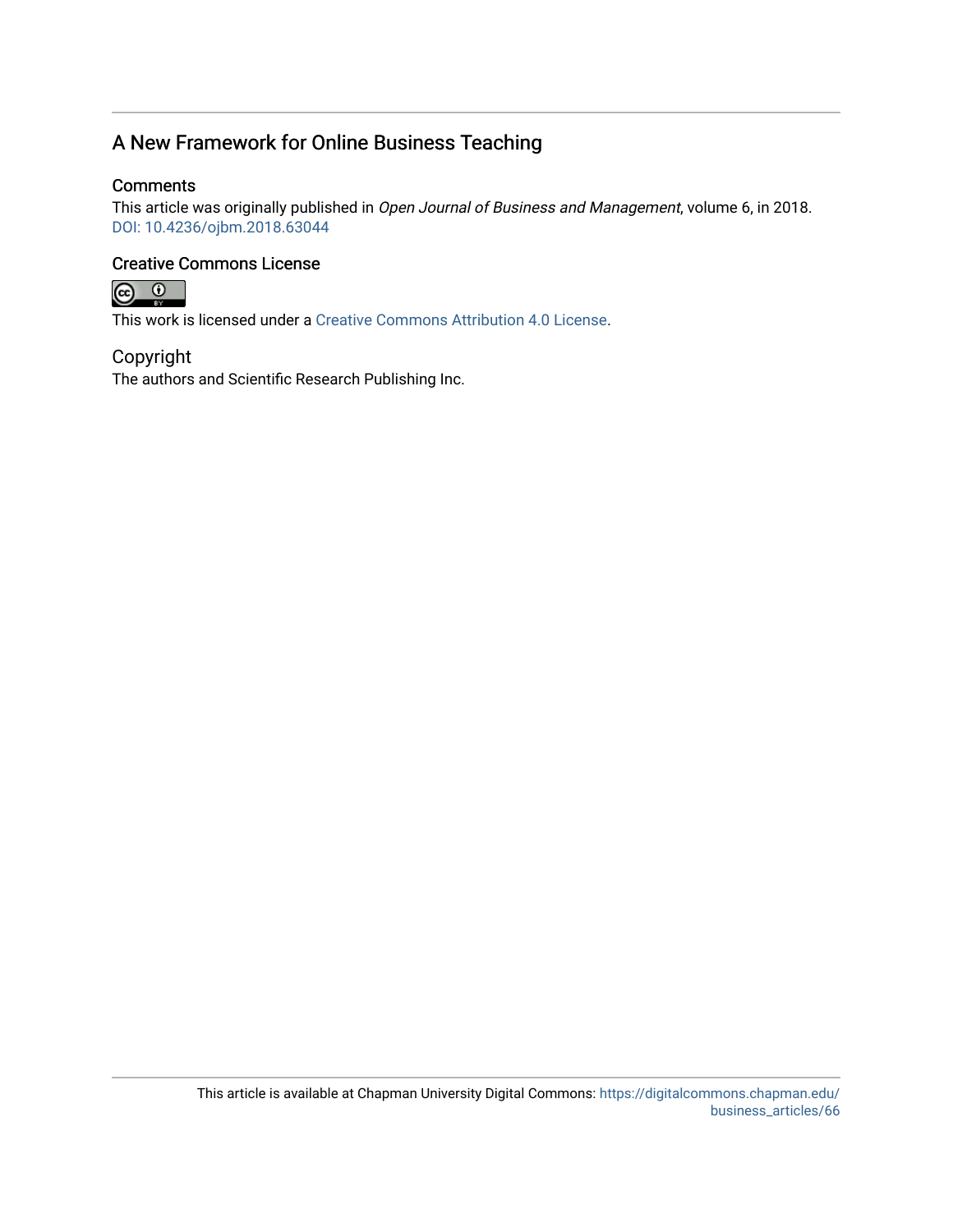

# **A New Framework for Online Business Teaching**

#### **Cristina Nistor, Prashanth Nyer**

Chapman University, Orange, California, USA Email: nistor@chapman.edu, nyer@chapman.edu

How to cite this paper: Nistor, C. and Nyer, P. (2018) A New Framework for Online Business Teaching. Open Journal of Business and Management, 6, 576-584. <https://doi.org/10.4236/ojbm.2018.63044>

Received: March 31, 2018 Accepted: June 4, 2018 Published: June 7, 2018

Copyright © 2018 by authors and Scientific Research Publishing Inc. This work is licensed under the Creative Commons Attribution International License (CC BY 4.0).

<http://creativecommons.org/licenses/by/4.0/>

 $\odot$ 

Open Access

## **Abstract**

Recently, business education has experienced an expansion of online education programs. In this paper, we propose a framework to improve the effectiveness of student learning in an online lecture format. In particular, we focus on business courses, which tend to be hard to replicate online as they rely on team work and applied logical thinking in addition to the learning of facts and theory. We identify two main areas that are vital to online business education: competition and community building among students. We argue these are an additional task for the instructor to deliberately perform in an online setting, compared to what often occurs organically in a traditional in-class setting.

#### **Keywords**

Online Education, Business Education, Online Courses, Education Platforms

## **1. Introduction**

Online teaching has recently increased in popularity within business schools in North America. Some of the top business schools programs are now offering online courses and some of the best undergraduate colleges actually offer online bachelor's and master's degrees. For example, BestSchools.org ranks Penn State, University of Florida, University of Massachusetts, Boston University and Northeastern University as their top five picks for online education, with more top universities being listed in their top 100 list of schools with online programs [\[1\].](#page-9-0)  Similarly, for online MBA programs, schools that are traditionally strong in offering rigorous MBA programs have now also developed a strong reputation for online education. The top five in the "Top 50 online MBA programs" include prestigious schools such as University of North Carolina-Chapel Hill, Indiana University, University of Maryland-College Park, Arizona State University, and Penn State World Campus [\[2\].](#page-9-1)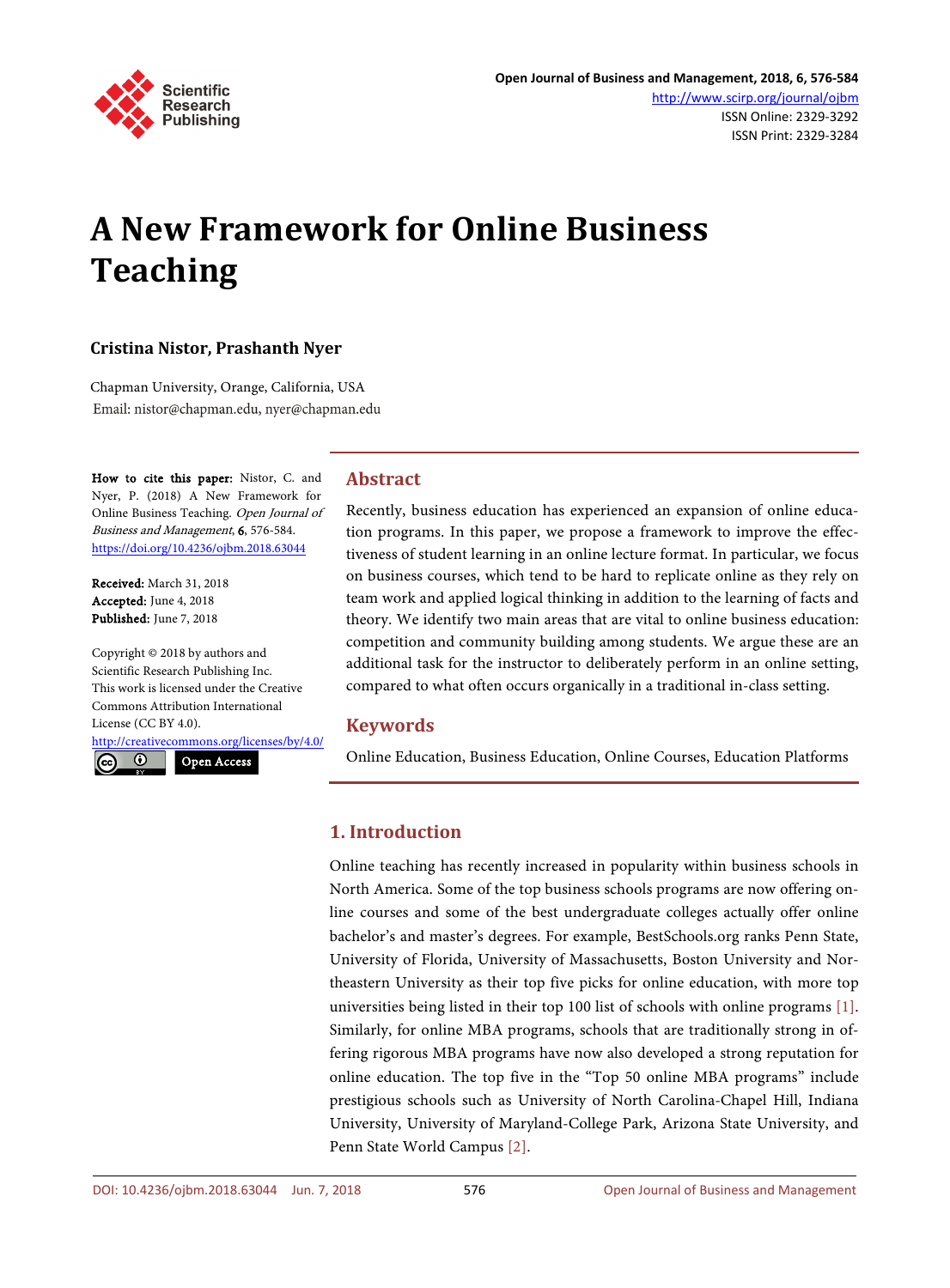Highly motivated students value the flexibility of online learning. Many students work internships to help their careers [\[3\]](#page-9-2) or have part-time or full-time jobs to earn money to pay for their education, especially as educational loans take a larger portion of overall debt. The WSJ reported that a total of 40 million Americans have student loan debt, with a total outstanding debt of 1.4 trillion dollars as of 2014 [\[4\].](#page-9-3) In the context of rising debt, online MBA programs or business related masters programs offer an attractive solution to students who are faced with the doubly troubling problem of costly undergraduate degrees with limited income earning potential, and more debt coming from a potentially lucrative, but time consuming graduate degree.

Online courses vary widely depending on the institution and degree they are part of. In this paper, we focus on courses that are online and offered by highly regarded institutions. These range from small classes offered by private institutions to large cohort courses offered by state universities. In addition, our analysis is not restricted to courses that are paid: our framework applies to classes that can cost quite a bit if they are used as part of a degree offered by a private university, includes lower cost classes offered by state universities and even includes massive open online classes offered for free by top research universities (MOOCS). The universe of online classes and degrees has evolved in the last decade into a rich and vibrant educational ecosystem.

In this paper, we develop a framework for online business education. We identify two main components that would develop organically in an in-class teaching setting but which would need to be specifically and carefully designed and facilitated online by the instructor: community and competition among the students. We present examples of how to create these learning experiences and also suggest directions for further study.

#### **2. Literature**

Online education for business classes has been a topic of interest for business educators for the past few decades. The literature has ranged from investigating how online platforms can be used in traditional platforms [\[5\]](#page-9-4) to how to best structure remote web conferencing in teams [\[6\].](#page-9-5) Online platforms such as Blackboard or Canvas were first started to share class materials for traditional classes. Hollenbeck et al. [\[5\]](#page-9-4) identified the necessary components for online platforms in this context, with a specific application to marketing students: the paper focused on student learning satisfaction and outcomes. Our paper extends this stream of literature by focusing on all-online classes, where all the materials are shared on learning platforms. We identify the components of online education that need to be re-created online by the instructor.

Recent work on remote teams that work and collaborate online has focused on the effects that such online collaborations may have on learning outcomes and student satisfaction. Giesbers et al. [\[6\]](#page-9-5) found, surprisingly, that teams that are able to communicate via web-conferencing software did not report better satis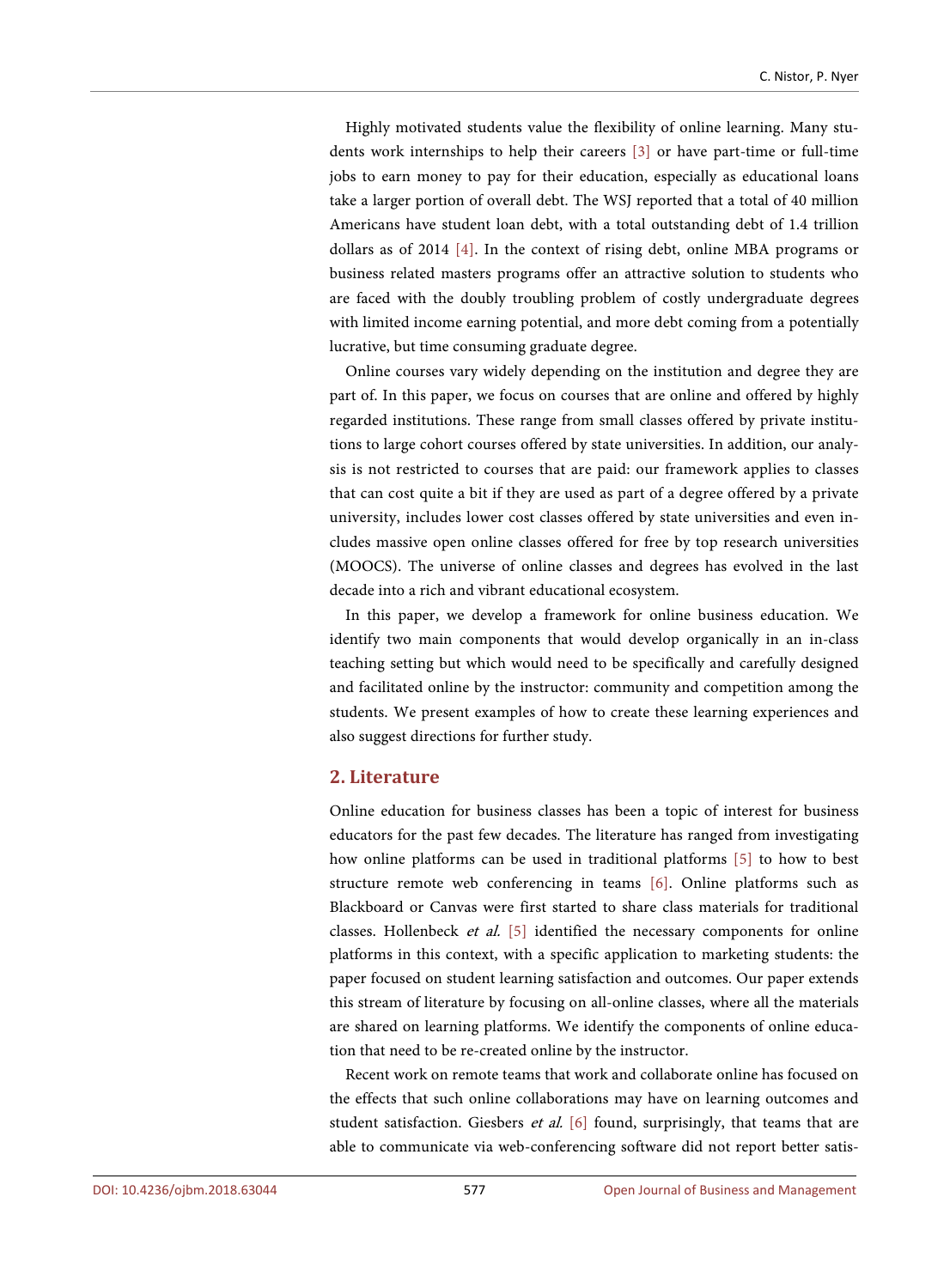faction with the learning process. The advances in recent, better technology may have improved the ease with which students use web-conferences (for example, Zoom is much easier and more intuitive to use now than anything available in 2008) but it is still the case that face-to-face interactions seems to be preferred and web-conferences are necessary but not a perfect substitute for in-person meetings. Moreover, the business world is struggling to understand this phenomenon in the related setting of having employees who work-from-home. There is some evidence that creativity can be enhanced through in-person interactions; however this would result in reduced work schedule flexibility for those involved. Moreover, it seems that students may intuitively prefer to supplement online learning with more traditional in-class lectures and meetings [\[7\].](#page-9-6)

More recent literature in online marketing education has also considered the use of social media interactions as a way to simulate face-to-face interactions [\[8\].](#page-10-0)  The findings indicate that a blend of social media and face-to-face meetings lead to greater student collaboration and satisfaction. We use this stream of research to theorize on why face-to-face interactions are important and formulate the framework in the current paper.

Our paper introduces concepts related to collaborative learning, which has been studied extensively in the education and technology literature [\[9\].](#page-10-1) Collaborative learning, the practice of having students learn concepts in small groups in person rather than through a lecture, has been shown to have effects on deep learning and critical thinking [\(\[10\]](#page-10-2) [\[11\]](#page-10-3) etc.). Peer collaboration assisted by modern collaboration technologies (as in  $[12]$  for example) is similarly related to our theory. In our paper, we develop the concept of community learning, which is not as restrictive as collaborative learning, and does not require that students work in groups but rather be able to learn as a positive externality from being around other students who ask interesting questions, may explain concepts better, and just generally be more engaged by hearing the same concepts repeated several times from different perspectives.

Our paper is also related to peer pressure learning effects summarized in [\[13\]](#page-10-5) in that we consider competition learning to be a type of peer pressure learning, where the students are incentivized to learn more because they can see other students learning.

In our recommendations, our paper is also building on the literature that finds that individualized assessments of students tend to inhibit peer learning and deliver lower rates of critical thinking [\[14\].](#page-10-6) In business schools, and even more so in online business classes, our framework suggests that the current practice of evaluating students on their individual, non-collaborative deliverables is hindering learning.

#### **3. Theory Framework**

The online education environment has evolved into a complex system that delivers education information to students. A simplified depiction of the online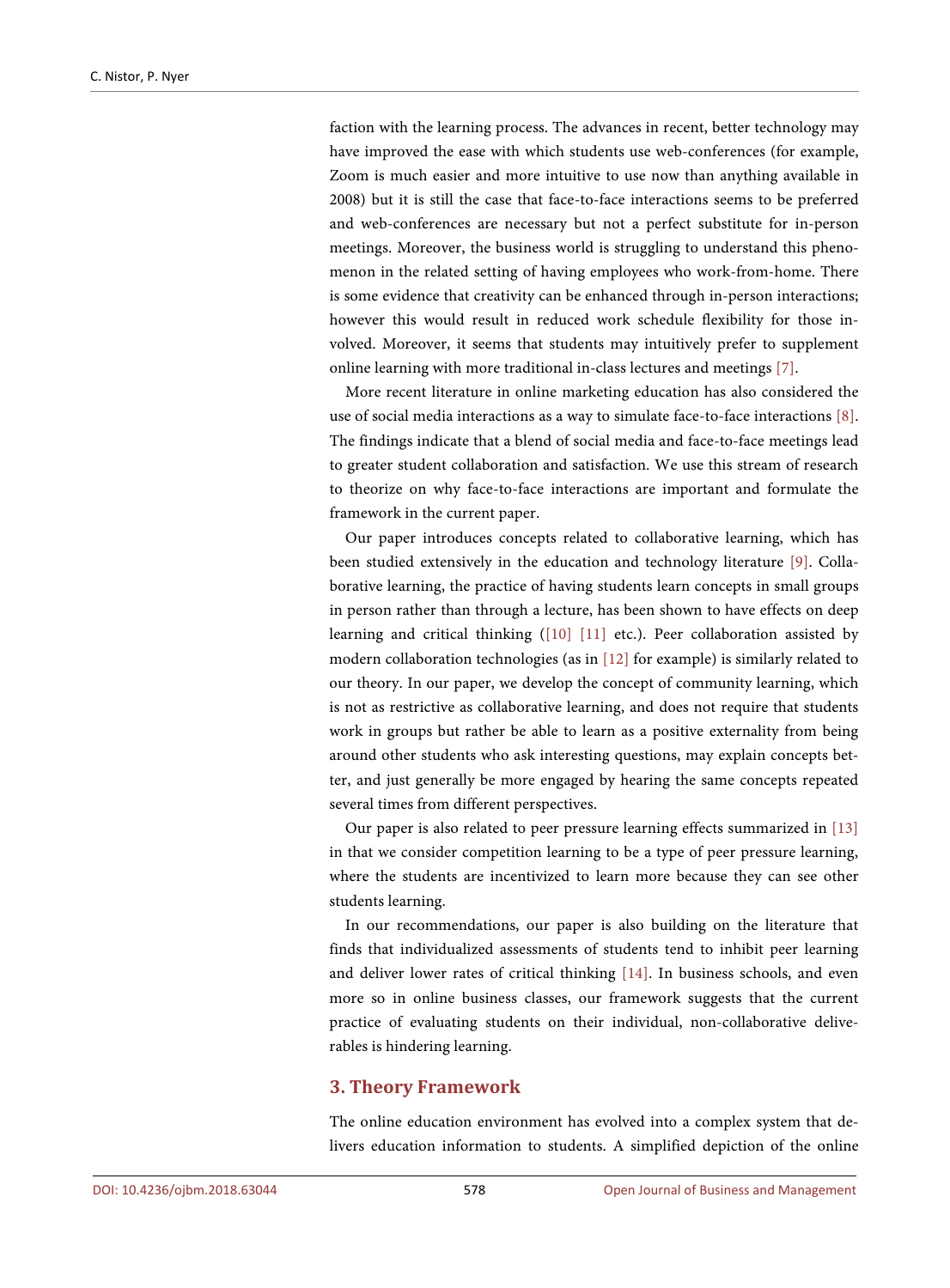education system is represented in [Figure 1.](#page-6-0)

We created [Figure 1](#page-6-0) as a stylized visual representation of the ecosystem that surrounds online education. Rather than describing one particular institution or degree, [Figure 1](#page-6-0) illustrates the process and the stakeholders who control the online education courses in many universities in North America.

The main decision maker of the online education system is the *Office of On*line Education, which can be housed under various names in different universities. For example, in some universities, it may be housed under a separate department for online education [\[15\]](#page-10-7) [\[16\]](#page-10-8) which is then supported by various centers and departments in the larger university or college setting, like Teaching and Learning Center, IT staff, Disabilities Office.

Despite the different names or departments that may house the online education classes and degree, each school usually dedicates one office (which we generally call "Online Education") that coordinates the learning platform, decides which applications will be available on the platform and perhaps has input on the classes taught and the criteria for students admitted in the program. The office of online education also coordinates online testing, set rules for in-class exams, and resolve other problems that may impact the population of students engaged in distance learning. For example, if some students are affected by a hurricane because they live in an area that has weather disasters, then the office will coordinate how the university will respond in terms of examinations and delivering teaching materials, even if the main physical campus may not be affected by the same disaster.

Technological advancements have made conveying information, remote group collaborations, and remote testing possible. Online Learning Platforms like Canvas or Blackboard can now incorporate third party Education Add-ins like ProctorU (for proctored testing) or GoReact (for presentations of students work) or YellowDig (for social media like postings and discussions). These harness the potential of technology to rival in-class learning and testing experiences while also helping students take control of their schedules and achieve more with their time.

However, as rich as the potential learning experience is now for online students, it is still a very individualized (by design) experience. Despite potential online interactions within group work projects and online case discussions, most of the learning is still delivered to each student individually, with no learning spills between students, such as the positive externalities that an in-class learning would facilitate.

[Figure 2](#page-6-1) describes a framework for online education. We aim to illustrate in [Figure 2](#page-6-1) the framework that our paper proposes as a complete online education experience. The information content flow is straightforward: information is delivered to the students who then learn it individually and then get tested on it. The information may take the form of online videotaped lectures that can be pre-recorded or recorded live but then delivered asynchronously. It can also consist of office hours online through video-conferencing software (like Zoom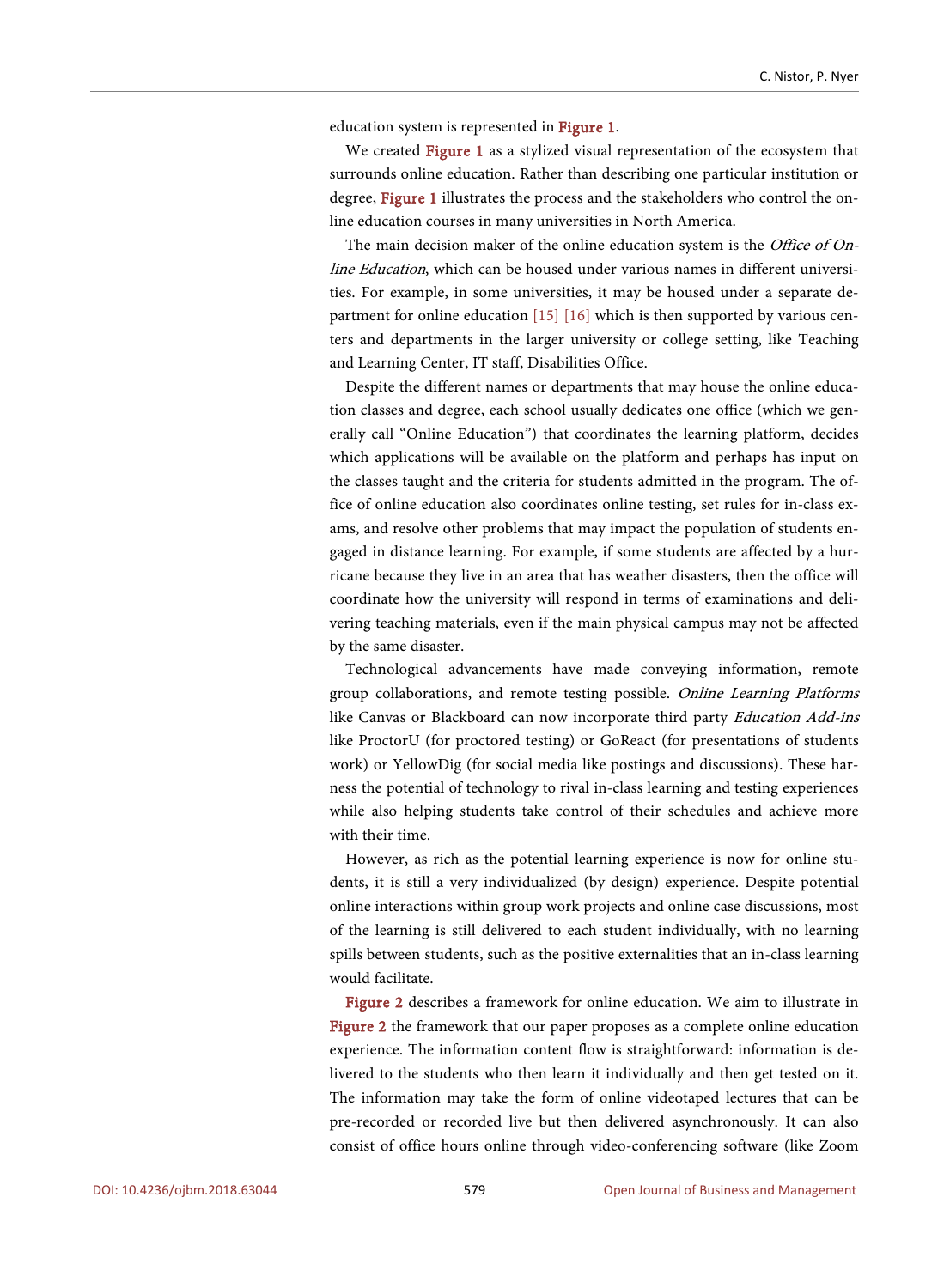<span id="page-6-0"></span>

<span id="page-6-1"></span>



or Skype). Instructors could also use online video tutorials, online simulations or case interviews to deliver the informational content. The important difference between this type of material delivery and in-class material delivery is that all students receive it individually and remotely.

The testing part of the education system is individualized. Students can take exams online (either un-proctored, but more commonly tests are proctored to ensure rigor), submit homework on the platform (either directly to the online learning platform or thought a third party application that can verify plagiarism across the web, like Turnitin) and also work in a group setting.

Online students value the possibility to control their schedules and learn the content at different times. This is what makes the online programs attractive to the students.

However, it is this feature that will create the boundary of what is learned in the online programs. Because each student is motivated to learn individually, the learning can happen only though modes of learning enabled by the instructor, but students cannot benefit from other students' learning struggles or questions. In [Figure 2,](#page-6-1) we have highlighted these modes of organic learning from peers in dark curved arrows. These are the pieces of leaning that would happen naturally in an in-person class but cannot happen in an online setting unless they are planned and implemented by the instructor.

We identify two types of organic peer-induced learning: community learning and competition learning. These are positive externalities in a network of students engaged in the learning process.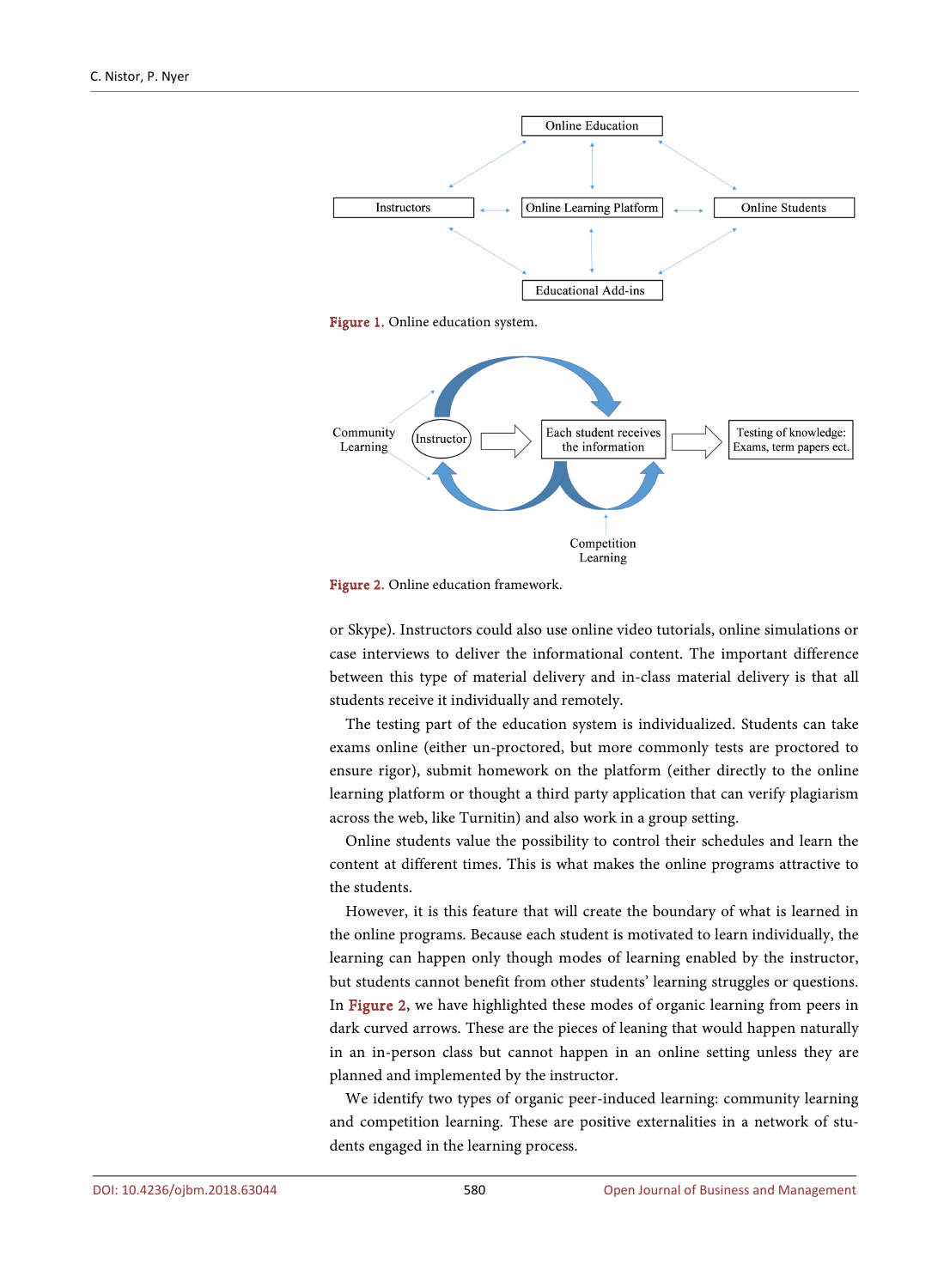Community learning is defined as the process through which students engage in deeper learning, communicate their questions to the instructor and the instructor gives the answers and clarifications to the entire class. All students thus learn more about the concepts, from the questions posed and the answers received, even if they were not the ones to initiate the back-and-forth process. The students learn from each other and from the instructor's clarification of the material in response to the community's questions.

Competition learning is a more subtle way of learning from peers. It refers to understanding where a peer is in the learning process and being encouraged to engage in learning to catch-up with that peer. For example, if students in a physical class are given the task to solve a problem, often most of them will start working on the problem right away. The few students who would like to skip the hands-on problem solving task may directly observe the behavior of other students and at least attempt to do the work themselves. In a traditional education setting, students themselves would try to see how they compare with their peers. For example, if they had to deliver a presentation but presence was not mandatory, they may choose to come and see other presentations just to see whether they are doing as well as their peers in delivering the presentation. In an online setting, students would not be able to observe other students' learning behaviors and would miss out on the extra incentive to do the work themselves.

#### **4. Analysis and Discussion**

It is often the case that instructors will try to deliver an excellent selection of materials to their online students. The technology available now on learning platforms, coupled with third party learning applications can deliver an almost complete learning experience from an information standpoint. In addition, we offer a few suggestions that educators can use to manage the missing organic components of in-class education.

Community building can be achieved by creating an assignment that will allow students to create a short deliverable as a group. Creating a webpage for a local business, for a fictional business page, a Pinterest-like mood board, a wiki with information collected as a group would all be excellent projects. We recommend against assigning a grade for the community building projects. Assigning points or a grade to the deliverable would transform the community building exercise into a chore for the students. Instead, students who work on it will want to do it because they feel proud of being in the class. For an added incentive, it could be used in a restricted public space: perhaps featured on the class webpage, or the course website, or used for a future class, or for future promotional materials for the class.

Competition learning is difficult to facilitate without students who can interact live with each other. Yet, it is important to create it as this is the only incentive that is non-punitive for the students. In a typical grading scheme each missed deliverable comes with a penalty for the students. However, if students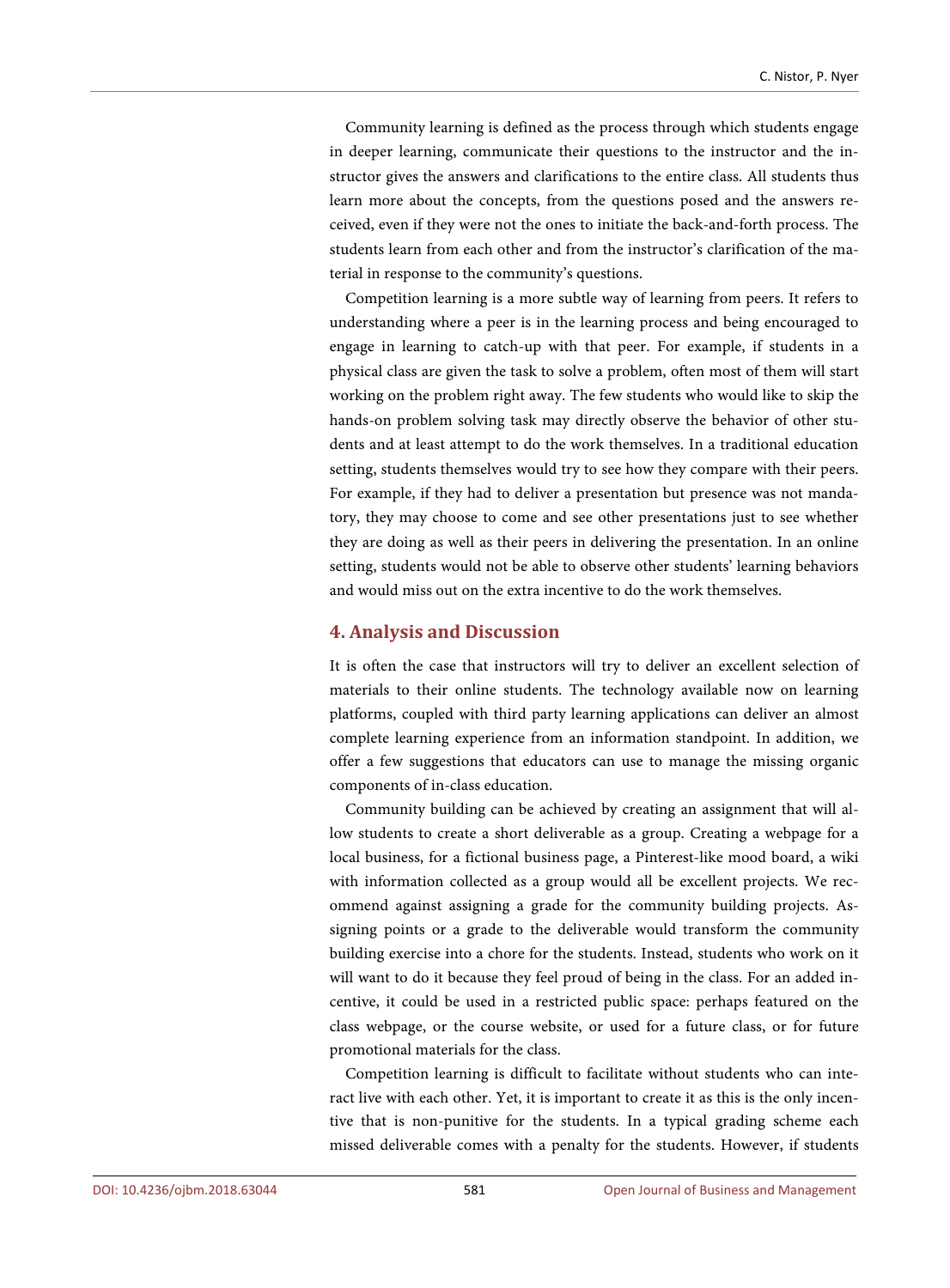can see other students working hard, they might also have an incentive to work hard and not miss deliverables. Allowing students to brain-storm in small groups in a Zoom session is a good start to getting them to open up about where they are in the course. Another option is to have a simulation where students can learn and play against each other or with the computer. The score would not count for the students' grade, but the experience of seeing how each individual was doing in the same sort of simulated online game is usually very effective to get students to work hard.

Business courses aim to generate and deliver knowledge and techniques to students who can then apply them in real-life situations. Community and competition learning need to be created by the instructor in order for in-depth thinking and learning to occur. Students can take tests and write papers without fully being able to apply the concepts to real situations if they don't need to defend their ideas in a live discussion with another person. Moreover, it is almost impossible for an instructor to deliver all the information needed for learning if the instructor cannot take into account the areas where the students may need more help or even the areas the students would be most interested in learning. This type of in-depth learning is what business courses aim for, and in an online setting instructors will need to create a way for a community to exist and for students to see each other's work in a way that will help them learn from each other and also make each other learn better.

Our framework is vital for understanding online education, whether it is for a small class of a few hundred students or a massive open online course (MOOC). For smaller classes, the instructor has to create the community and competition learning and can monitor the development of both as described using the examples above. In MOOCS, community and competition learning are harder to implement and use, given the sheer size of the cohorts and also the varying levels of commitment on the students' part. However, it is particularly for this type of large course that the two factors we identify make a big difference for the deep learning needed, as they can incentivize students to work harder and also help them understand the material better. The difficulty of having a single instructor foster these two main factors for many students implies that the instructor has to create sub-communities and allow the students to organize themselves into smaller groups that will naturally interact with each other. One example from online learning would be the Youtube tutorials that many teachers, parents and students post trying to help each other learn a language or difficult science concepts (in the style of the Kahn Academy). Though further research is needed, we believe that the two concepts we identify in this paper, the community and competition learning, can be scaled up for any type of course with the appropriate amount of work and thoughtfulness on the instructor's part.

#### **5. Conclusions and Future Research**

In this paper, we present a framework for enhancing online business education. We rely on previous research that has established that face-to-face interactions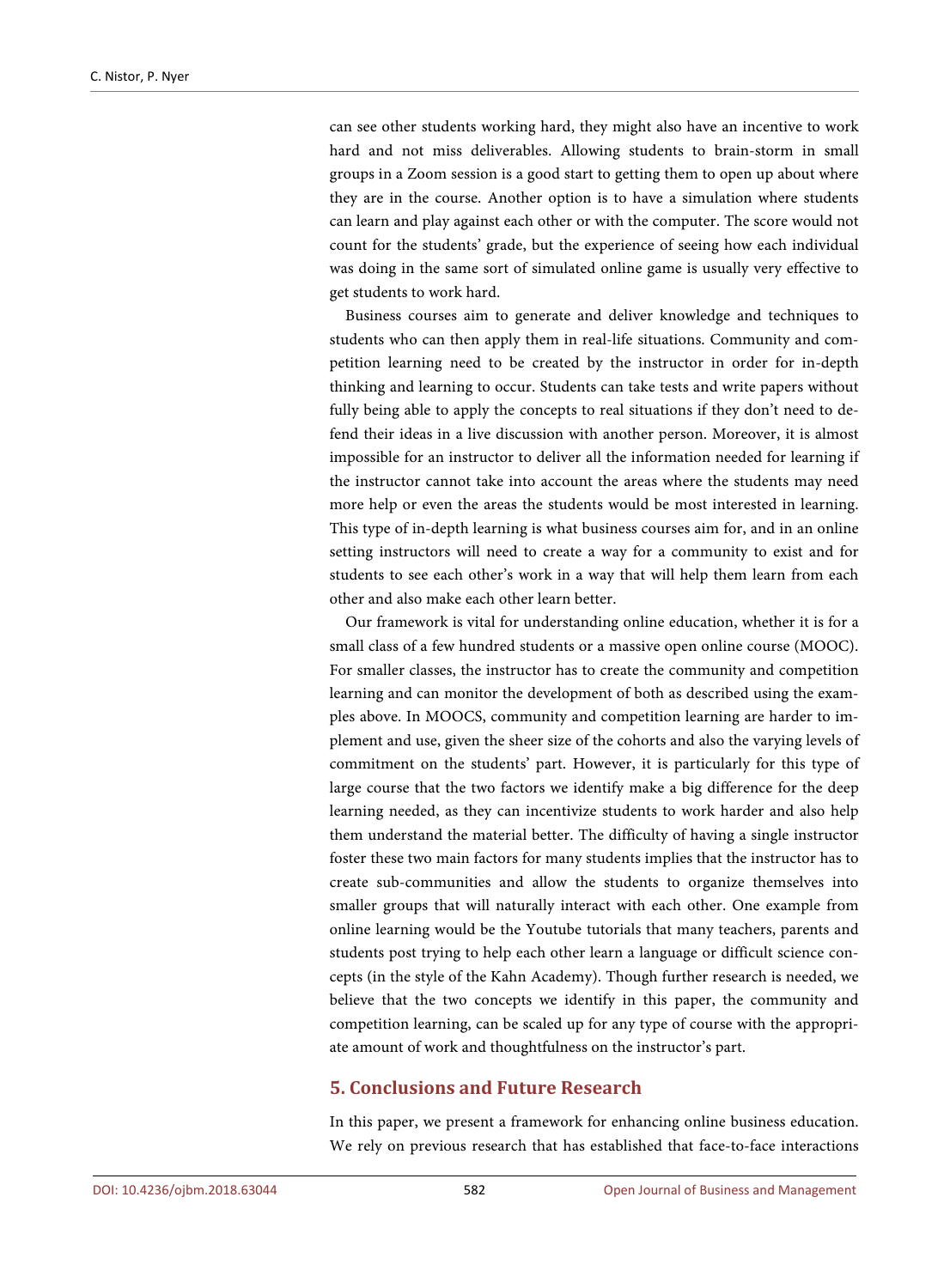can lead to better learning outcomes and to higher student satisfaction with the learning process. We identify two components, community and competition learning that need to be created or facilitated online by the instructor as they won't appear organically as they would in a traditional classroom. Our work is relevant particularly for business classes that need a deeper learning and more hand-on training that traditional humanities or sciences disciplines.

This paper presents a theoretical framework which identifies two new areas that need to be created and facilitated by the instructors of online course. Further research is needed to establish the relative importance of community and competition learning. In particular, experimental research could shed light on the impact of these areas on student learning outcomes.

In depth research is also needed to establish which practices can be most successfully or efficiently implemented in an online classroom. Such in depth research could use direct student data from conjoint studies based on student responses: in an environment where students shop around for classes and face tradeoffs of price, time and learning, perhaps marketing research methods could help design better online classes to balance student learning with student satisfaction.

Another area for further research could focus on flipped classrooms or blended environments. These online-in class education hybrids can potentially yield the best of both worlds, but there is also a potential for larger errors since the students and the instructors have to juggle more components for the education process. More research is needed on how to use the community and competition learning created in the in-class side of the class and leverage them for the overall course efficiently.

#### **References**

- <span id="page-9-0"></span>[1] BestSchools.org (2018) Best 100 Online Colleges. <https://thebestschools.org/rankings/best-online-colleges/>
- <span id="page-9-1"></span>[2] BestSchools.org (2018) Best 50 Online MBA Programs. <https://thebestschools.org/rankings/best-online-mba-programs/>
- <span id="page-9-2"></span>[3] Gault, J., Redington, J. and Schlager, T. (2000) Undergraduate Business Internships and Career Success: Are They Related? Journal of Marketing Education, 22, 45-53. <https://doi.org/10.1177/0273475300221006>
- <span id="page-9-3"></span>[4] Mitchell, J. (2018) The Rise of the Jumbo Student Loan. [https://www.wsj.com/articles/jumbo-loans-are-new-threat-in-u-s-student-debt-mar](https://www.wsj.com/articles/jumbo-loans-are-new-threat-in-u-s-student-debt-market-1518790152) [ket-1518790152](https://www.wsj.com/articles/jumbo-loans-are-new-threat-in-u-s-student-debt-market-1518790152)
- <span id="page-9-4"></span>[5] Hollenbeck, C.R., Mason, C.H. and Song, J.H. (2011) Enhancing Student Learning in Marketing Courses: An Exploration of Fundamental Principles for Website Platforms. Journal of Marketing Education, 33, 171-182. <https://doi.org/10.1177/0273475311410850>
- <span id="page-9-5"></span>[6] Giesbers, S., Rienties, B.C., Gijselaers, W.H., Segers, M. and Tempelaar, D.T. (2009) Social Presence, Web-Videoconferencing and Learning in Virtual Teams. Industry and Higher Education, 23, 301-310.
- <span id="page-9-6"></span>[7] Buzzard, C., Crittenden, V., Crittenden, W. and McCarty, P. (2011) The Use of Dig-